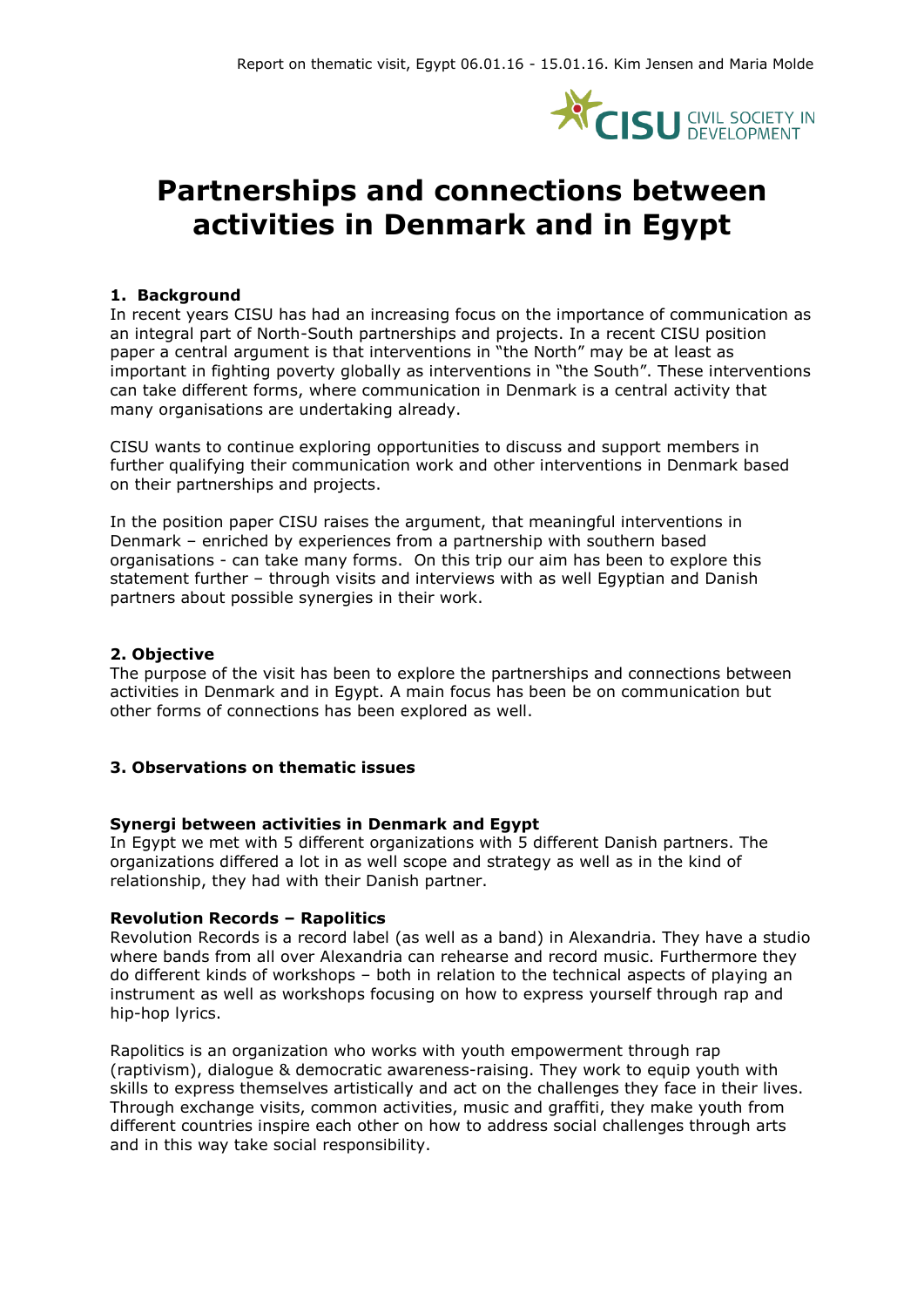

To Revolution Records the partnership is very inspiring and has helped them a lot in order to establish the studio, learn how to do workshops and develop their ability to engage young people in expressing themselves through rap.

To Revolution Records it is crucial that Rapolitics is doing similar activities in Denmark. Rapolitics share experiences from their own work in Denmark, and this is what helps Revolution Records to move forward. Despite very different contexts, the partners have a shared agenda and strategy (empowering youth through hip hop). They have visited each other several times and have performed and held workshops in each others' countries. Revolution Records have told Danish youth about conditions in Egypt, and Rapolitics have engaged with Egyptian youths. The visits and exchanges have been very rewarding in several ways, raising questions (why are they supporting us at all), inspiring (to make workshops for other youth) as well as encouraging for both organizations in relation to the work that they do.

It is Rapolitics' own work in Denmark, which has inspired Revolution Records to do much more with their music than before, to include social activities and engagement of others in their outreach instead of "only" performing political statements with their band. Revolutions Records on the other hand has inspired Danish youth (went on a tour on 4 different folk high schools) to see, that even in a setting with strict political limitations and many social challenges, young people can make a difference and fight for changing the state of things. Revolution Records have undergone a change in mindset, as they have realized that the 'revolution' is not only about changing the power at the top. A social change and a change of mentality also has to take place. This change cannot be solely linked to the exchange but the exchange is certainly a contributing factor in the general change of mentality.

#### **Tadwein – Womans Council (Kvinderådet)**

Tadwein is a small and newly established NGO working with data and statistics to support the case of fighting gender based violence. The founder has a long experience within the UN system and was co-founder of another initiative called "Harrassmap", which documented assaults on women during the Egyptian revolution. Tadwein want to make campaigns and evidence based advocacy as well as being a resource organization to other NGOs working with the same issues providing them with understandable graphics and statistics on the subject. In addition to fighting physical gender based violence in domestic and public spheres they have gathered information and started a campaign about online-behavior .

Women's Council in Denmark is a platform for organizations working with women's issues and gender equality – in Denmark as well as abroad. They do mainly political work and advocacy as well as being a resource base for organizations working with gender issues.

The partnership between Tadwein and Womans Council is less than a year old, so it is still young, and most communication has been about administrative issues so far. However Women's Council is quite inspired by Tadweins work with an upcoming database of violence related projects in Egypt as they have provided feedback on methods and surveys in relation to the work with the database. At the same time Tadwein describes how the partnership so far has been an eye opener in order to realize that Danish women face some of the same challenges as Egyptian women – although on a much lesser scale. Fx. allegations on rape being their own fault, when reported to the police.

#### **CEWLA – Danner stiftelsen**

CEWLA is a 20 year old organization with approximately 20 employees working with women's rights and legal issues. They specifically work with issues of violence against women, women's legal rights and documents, Sexual and reproductive health issues and political participation. They work actively to include as well government officials, religious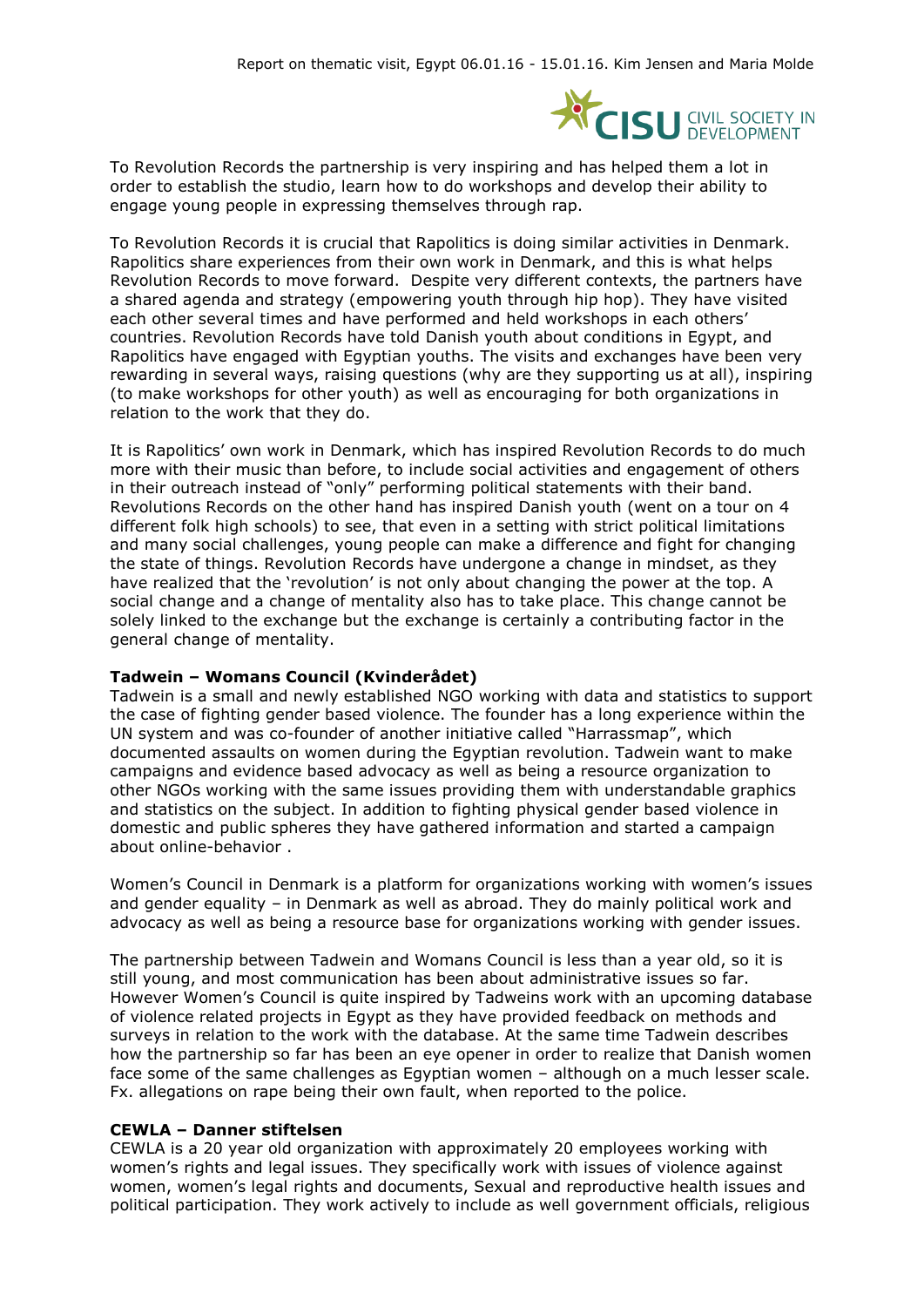

leaders, media, social workers and lawyers in their work. They also have a councelling

unit. Their current partnership with Danner stiftelsen centers around awareness raising on domestic violence and to facilitate exchange of experiences on how to involve religious leaders in the effort to combat domestic violence.

Danner stiftelsen is a Danish organisation working with issues of violence against women for more than 35 years. Danner has 38 employees and 200 volunteers. They run a shelter for women affected by domestic violence, and work with documentation and advocacy concerning domestic violence.

The partnership between CEWLA and Danner is less than a year old as well. Still CEWLA expressed great content with the exchange of experiences in the partnership. Danner sends them videos and updates on what they are doing. Recently Danner and CEWLA arranged a conference with participants from Denmark, Egypt, South Africa and Lebanon. At the conference Danner told about their history and many activities in Denmark. Both partners learned a lot from the participation of a Danish-Pakistani Imam who told about how to combat violence using text from the Koran. In this way CEWLA has been inspired by Danner's way of working with religious leaders debating issues of religion and how you can use specific religious texts to argue against violence instead of only focussing on specific, individual cases of violence.

For Egyptian organizations like CEWLA the international cooperation also has an importance in local advocacy. They can use international pressure nationally. Especially the term 'international shaming' came up.

Danner on the other hand is learning about Islam and religion from CEWLA as well as being inspired by the way CEWLA works with advocacy on an international level and look forward to share more experiences on this.

#### **Plan Denmark/Plan Egypt – CDA El Nour and CDA Kamal Ramzy**

Plan International has been present in Egypt for 35 years through Plan Egypt. Plan Egypt has around 200 employees and works – among many other things – with youth and empowerment. Plan Egypt is currently implementing several CISU projects with Plan Denmark – all of them focusing on enhancing the democratic space and recognition for young people in slum areas of Cairo and Alexandria.

The projects are specifically focusing on local CDA's (=CBO's) and how to include youth in the management and decision making structures here. A part of this is exchange visits, where youth living in poor neighborhoods in Egypt, Denmark and Kenya (where Plan DK works as well) meet and exchange experiences. An exchange visit from Egypt to Denmark and from Egypt to Kenya has already taken place. Return visits are to take place soon.

Plan Denmark has as its specific focus to work for more child- and youth friendly cities through means of youth empowerment, governance and democratic space. Besides activities in Kenya, Bangladesh and Egypt, Plan Denmark has recently agreed with Plan International, that they can start implementing activities in Denmark as well. They are already including marginalized Danish youth in exchange visits with Kenya and Egypt, and have been doing development education activities in schools, but the possibilities of interventions in Denmark will be further explored in the near future. Plan Denmark sees these interventions as important due to the fact, that it gives them more legitimacy as an organisation that they also address issues of youth in slum areas in Denmark. Projects so far have focused on helping youth organize themselves in order to fundraise and implement projects in their neighborhood.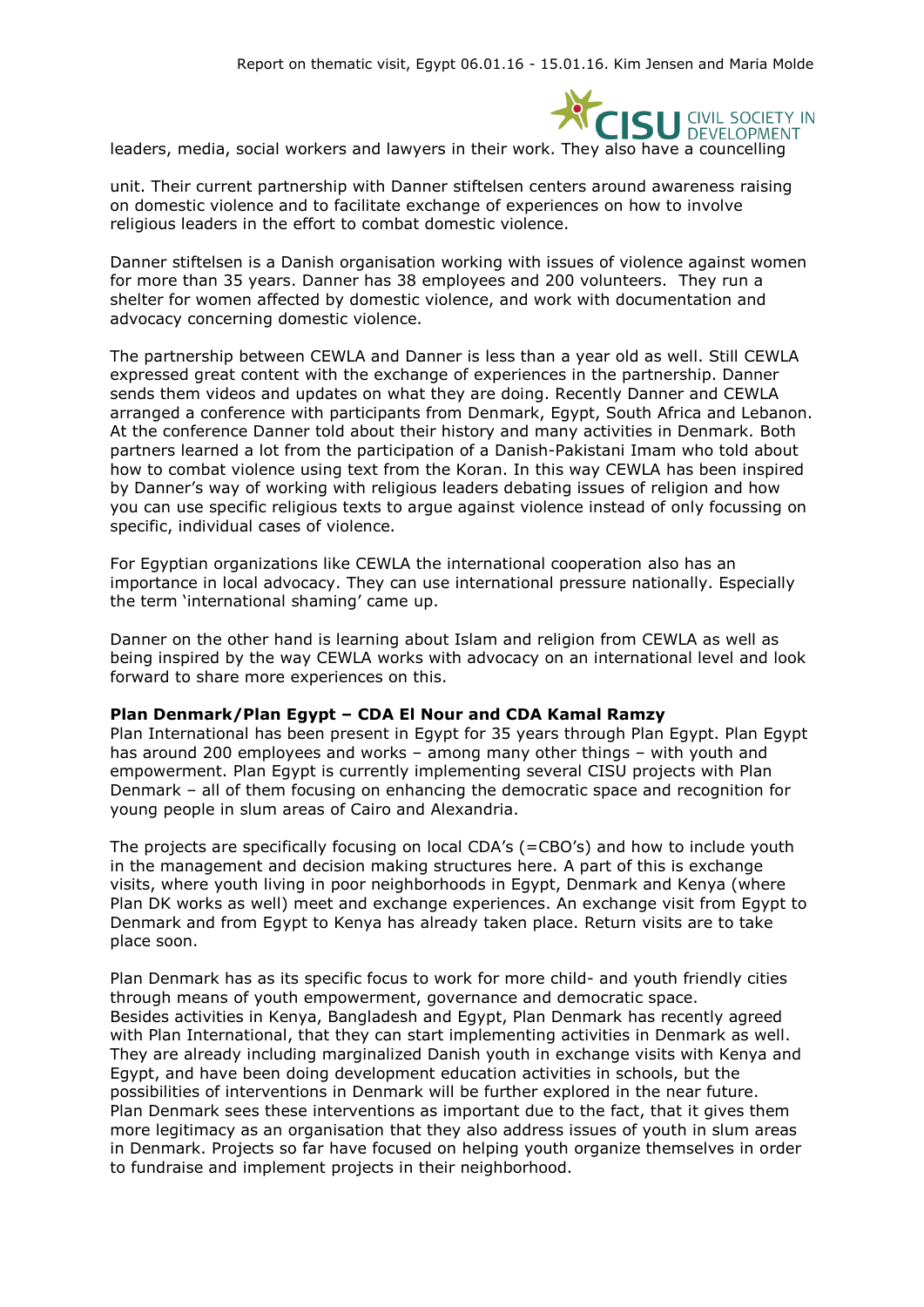

However, Plan Denmark also stresses, that their overall legitimacy as an organisation is based on other things as well, among these their professional capabilites within areas of urban governance as well as Plan Internationals over 1 mio. people membership base. We met with youth groups in two CDA's. Both of them very enthusiastic about the possibility to be trained and do activities for their communities as well as having their own (physical) space to use. One of the groups had been to Kenya. They told us how, on one hand, how inspiring it was to see, what the Kenyans could do with much less resources than Egyptian youth, and on the other hand how the political space in Kenya was much wider!

#### **CEOSS - Danmission**

CEOSS is a 65 year old coptic evangelical organization with 750 employees. It is clearly divided in two parts: A church and a development department, the development department having a broad target group (meaning not only Christians). CEOSS covers a range of community development programmes as well as a Forum for Interreligious Dialogue (FiD).

The FiD facilitates different dialogues between target groups such as Christians and Muslims, Egyptians and Danes and Arabs and Europeans. We met with participants who had participated in different forums. All of them - Christians as well as Muslims, women as well as men - were very enthusiastic about the dialogue forums and the value of them. Both in relation to prevention of interreligious violence in Egypt, but also in relation to cases and crisis' such as the Mohammed cartoons as well as overall interreligious understanding (where some of the forums, revealed as much diversity among the European and Arabic participants themselves as between the European and Arabic groups). We met a wide range of staff at CEOSS and it seemed that there was an interest and knowledge of the situation in Denmark. An example of this came when we asked how CEOSS can contribute in Denmark. General director Dr Andrea Zaki Stephanous demonstrated a knowledge of Danish problems of inclusion – The fact that he used the term 'inclusion' instead of the in Denmark widely used term 'integration' goes to show that there is learning to be done from Denmark. (Perhaps we need to think more in the form of inclusion and not integration.

Danmission is a 150 year old Christian organisation encompassing both missionary work and development of churches, as well as poverty reduction, dialogue and conflict mediation - in Denmark as well as abroad.

Danmission has been partner with CEOSS for almost 25 years and support them in both dialogue forums as well as community development programmes. In Denmark Danmission works with dialogue between Christians and Muslims, they have a meeting place for refugees and immigrants and they do a lot of information work and fundraising through concepts such as "Global storytellers", "Konfirmand Aktion", as well as speeches and fundraising events in different settings. Danish Christians and Muslims are involved directly in some of the international dialogue activities such as the Leaders for Interreligious Understanding (LIU - Egypt, Lebanon, Syria and Denmark). However it does not seem that the purely Danish dialogue activities are linked to the international experiences internally in Danmission.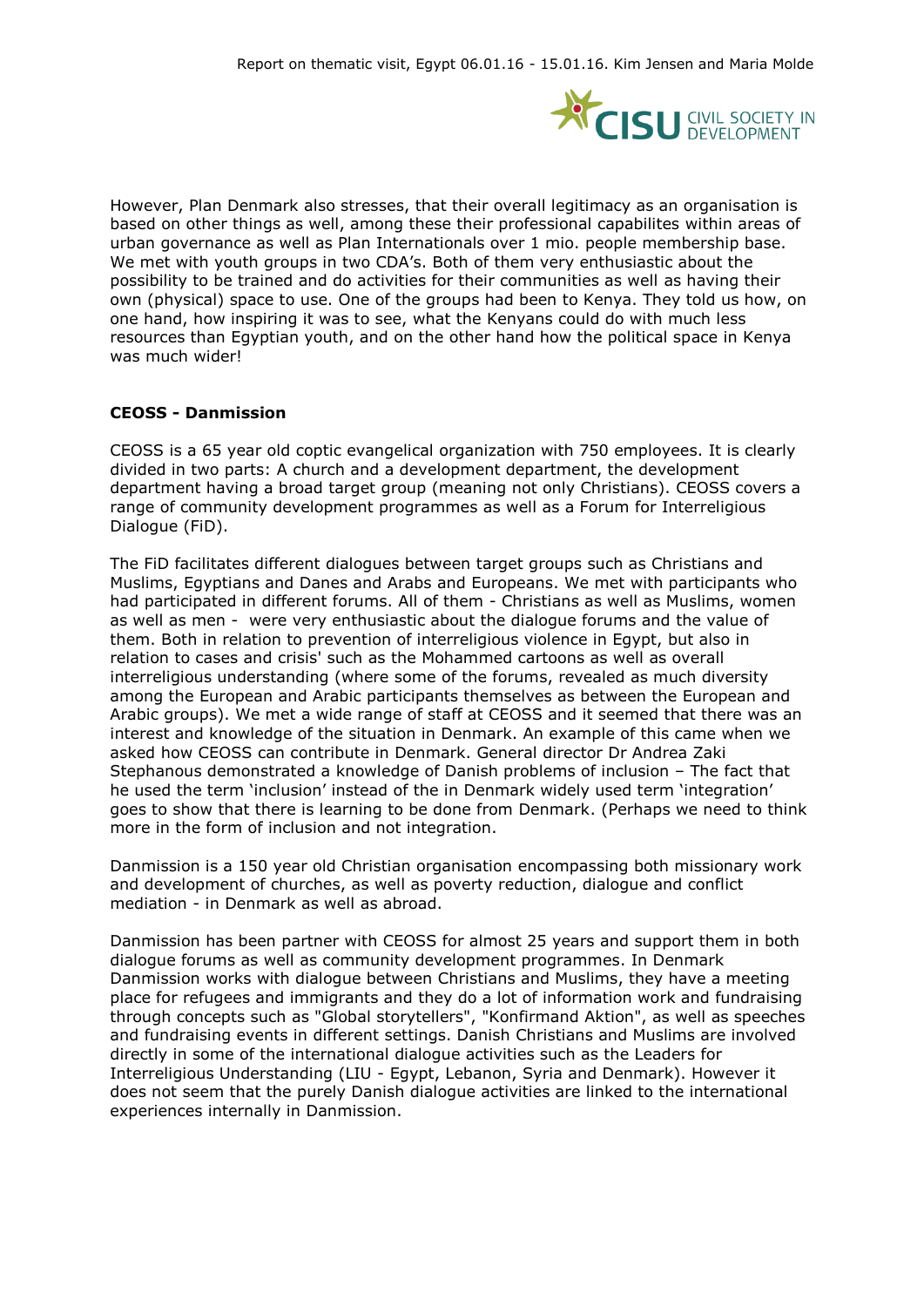

#### **Observations regarding synergy between activities in Denmark and Egypt**

*From terms:*

- How can activities in general (including communication) in Egypt benefit activities in Denmark?
- How can activities in general (including communication) in Denmark benefit activities in Egypt?

#### *Direct Egypt-Danish synergies*

For Rapolitics and Revolutions Records the visits from the Egyptian rappers to Danish folk high schools have played a very important part in learning Danish youth about the transforming potentials of expressing yourself through arts, in this case rap lyrics. The inspiration from youth - not that different from themselves but living in a very different social and political context - was a very inspiring and motivating factor for Danish youth to look at their own situation with different eyes. On the other hand Rapolitics being rappers themselves working with youth in Denmark, has had a huge impact on Revolution Records, learning them how to workshops, as well as inspiring them to take their rap beyond the artistic expression to also include activities, that are actively addressing social issues and solidarity.

For Womens Council and Tadwein as well as Danner stiftelsen and CEWLA it is clear that these organisations working with similar issues of gender based violence in Egypt as well as in Denmark give the partnerships a very strong relevance which allows for professional discussions and inputs on an equal level. Even though the situation in the two countries is different, it seemed that the partners have been surprised about how many experiences *are* actually useful and relevant for both countries, fx. womens experience with reporting violence, constructive ways of working with religious leaders as well as a potential need for Egyptian inputs on how to work with sensitisation in relation to gender equality with Arabic men in Denmark due to the many new refugees coming in.

#### *International synergies - including Egypt and Denmark*

For Plan Denmark, Plan International and Plan Egypt, what springs to mind is the strong enthusiasm and outcome of the youth exchange visits as well as Plan Denmark's over all experience with youth participation and empowerment processes. The power of connecting youth - and experiences - from different countries appear very strongly and currently PLAN Denmark is trying to reinforce this through an upcoming virtual platform, so the connections and exchange of experience also can happen online. However to the egyptian partners - Plan Egypt as well as the local CBO's - it was not evident that the presence of exactly *Danish* youth made a big difference. The importance here seemed to be the concept of exchanging experiences with other countries - either directly through the youth themselves or indirectly through employees of Plan Denmark and Plan Egypt accordingly.

Overall it seems that Egyptian youth have gained experience and reflections from the exchanges on the importance and potentials of as well physical as political space. Perhaps it could be further explored how Danish youth could handle the situation of actually having space but not (being capable of?) using it. How can Danish youths become a more important part of decision-making? Can exchange of ideas and inspiration from Egypt be used?

The partnership between Danmission and CEOSS entails similar considerations. CEOSS employees and FiD participants were very enthusiastic about exchange of experiences and dialogue on an international level, but whether this was markedly improved be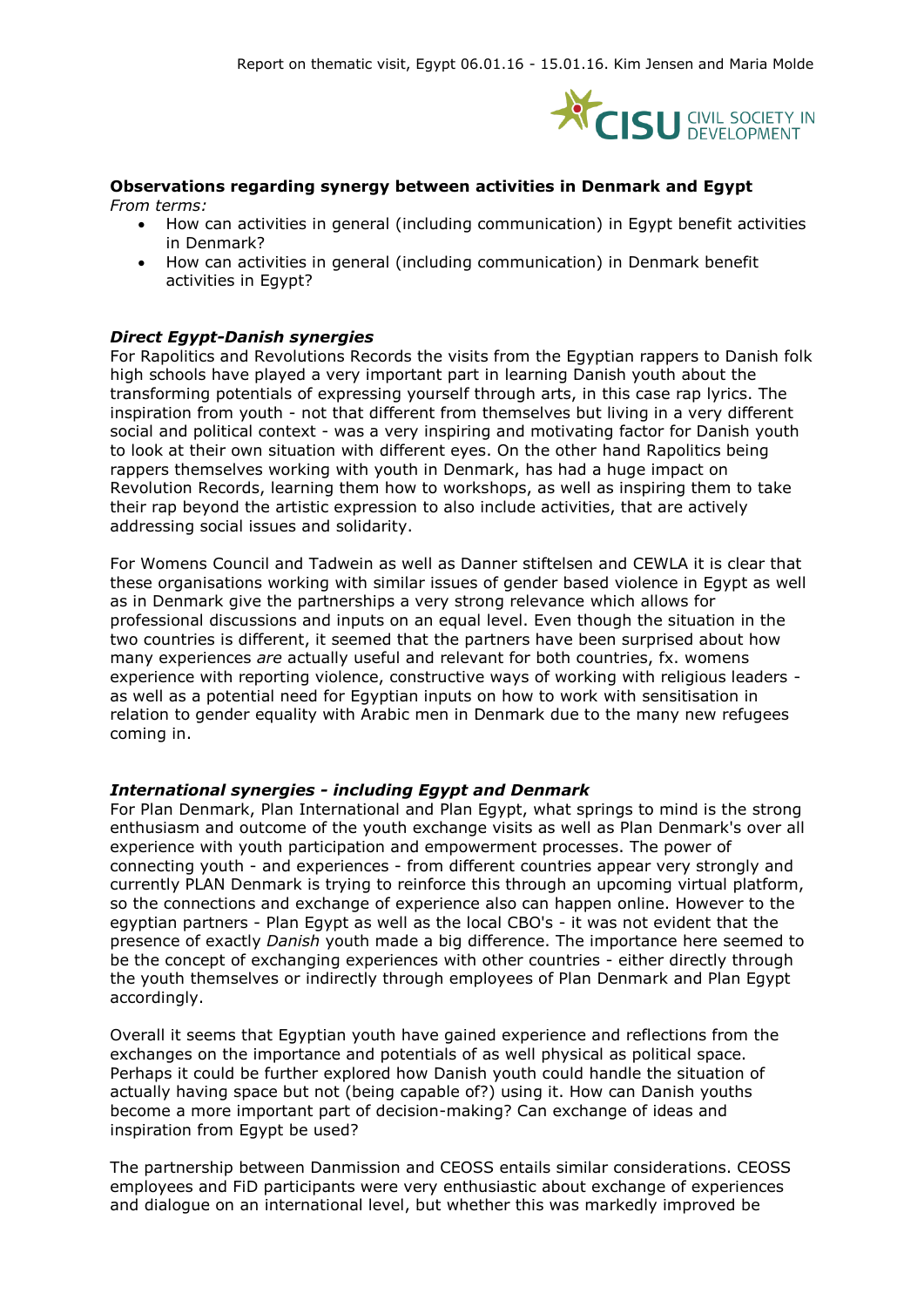

specifically Danish attendance was not that clear. However for Danmission (as well as PLAN Denmark) it makes of course a lot of sense to include religious leaders and youth from Denmark, addressing the same issues.

#### **Observations regarding communication.**

*From terms:*

- How can the Egyptian partners contribute to the communication in Denmark in a way that is meaningful to the Egyptian partners as well?
- How are the Egyptian partners and stake-holders represented in the communication and story-telling?

The different organizations have highly differing external communication – not least due to the fact, that their motives for communicating differ. It is, however, also evident that the organizations to some degree all share a wish to do 'oplysning' a Danish term that can be translated to 'educative communication'.

In educative communication the personal relation is paramount and this is where a strong partnership can be of great value. Some of the Egyptian partners have taken part in communication in Denmark – most apparent through specific projects or campaigns. There seems to be little in the way of sharing day-to-day. This also stems from a communication paradox: The best story-telling is usually based on stories with something surprising – and how do you set up an automatic system of surprises?

Also, stories with strong identification are stories with value based messages. They are difficult to 'harvest' in a system.

That being said, we can see stories being shared and while Rapolitics seem to have a functioning non-forced system of story-telling others have worked out systems of automatic sharing. It is also worth noting PLAN's explorations into using social media and story-sharing. Both as a tool for local advocacy and for sharing stories globally.

When it comes to ordinary external communication it is worth noting that the Egyptian organizations are highly skilled and have an almost intuitive touch – especially when it comes to engaging with the local public. Without dealing with advanced communication plans they seem to find a fitting response to communicative needs.

#### **Conclusions and future perspectives and potentials**

It is indeed very rewarding to link experiences from different countries. All partners visited confirmed that. However it was also clear that networks and exchange visits between partners outside of Denmark has great value in itself without necessarily including a Danish perspective or Danish participants. Still, we will claim, that working with similar issues in Denmark as in the partner countries allows for a more equal and legitimate partnerships with relevant inputs from both partners re-enforcing each others' work.

There is a chance that this will become even more relevant as the process of implementing the new Global Goals will unfold focusing on issues in as well Denmark (and the rest of the western/more wealthy world) as in poorer countries. Under this framework, Danish development organisations in general (and not the ones discussed in this report specifically) might be encouraged to question their current scope of work and whether they can adjust activities - abroad and/or in Denmark - so they contribute as much as possible to the fulfillment of the Goals.

In relation to communication, it seems there is potential in developing methods of sharing stories and voices – whether as narratives or facts to be used in a Danish context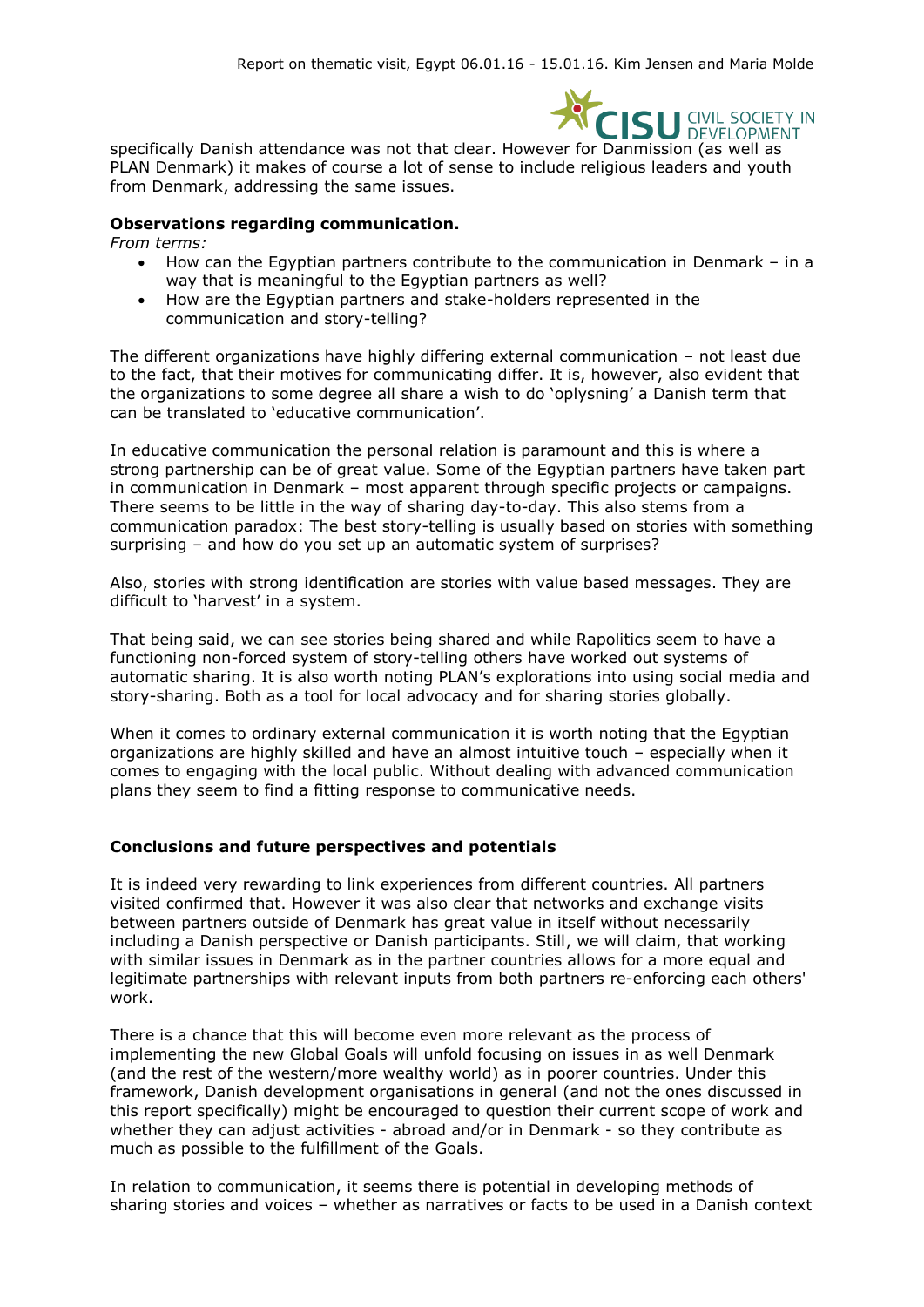

– as well as more actively sharing Danish stories and perspectives with Egyptian partners. CISU will look into this potential and implement the findings of this trip in courses and material in upcoming trainings and workshops.

One way of developing more stories could be working with value based story-telling. CISU will continue the work on a story activation tool that has been released on the CISU webpage recently. Another could be using the multimedia tools PLAN are working on.

One recurrent thing, we have been witnessing as successes is, that dialogue is needed (from stories gathered by Danmission to Revolution Records' tour of Denmark or exchanges between youths and women's rights associations). Because of this, dialogue will be an important part of future communication tools and courses.

The findings of this thematic learning visit will also be used in the process of formulating an application for a current EU call on Development Education and Awareness Raising.

#### **Dissemination**

This report will be shared internally in CISU and a meeting has already taking place presenting insights from the trip with CISU colleagues. The report will also be shared externally with members through the CISU newsletter and homepage, as well as providing inputs for future trainings and workshops with members.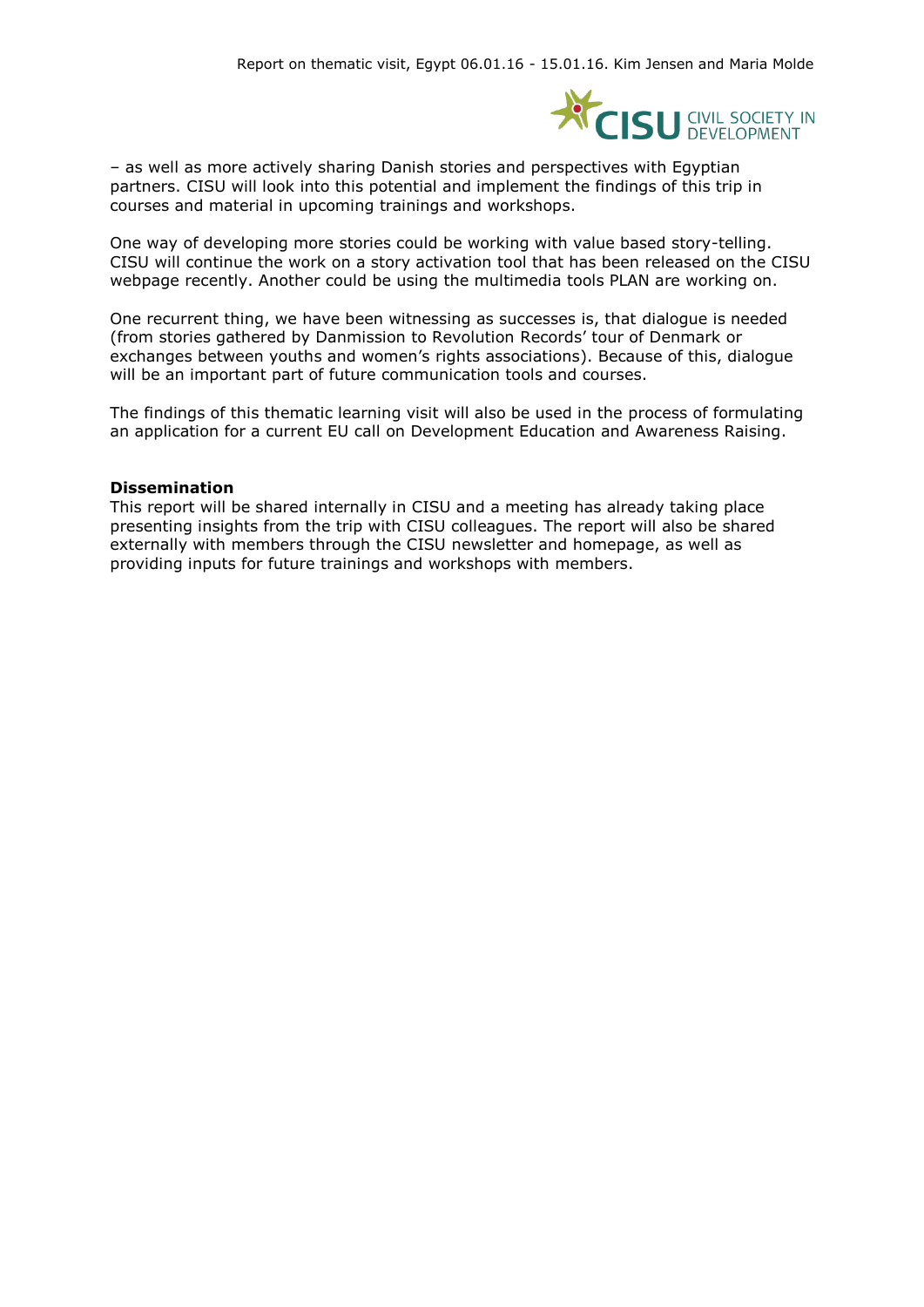

## **Annex 1 - Itinery**

| Date  | <b>Activity</b>               |
|-------|-------------------------------|
| 06.01 | Travel Aarhus - Cairo         |
| 07.01 | Morning: Travel to Alexandria |
|       | Afternoon: Meeting            |
|       | <b>Revolution Records</b>     |
| 08.01 | Meeting Revolution Records    |
|       | and other musicians           |
| 09.01 | Travel Alexandria - Cairo     |
| 10.01 | DAY OFF                       |
| 11.01 | Meeting Tadwein               |
| 12.01 | Meeting PLAN Egypt, visiting  |
|       | CDA EL Nour, CDA Kamal        |
|       | Ramzy                         |
| 13.01 | Morning: Meeting CEWLA        |
|       | Afternoon: Meeting Danish-    |
|       | Egyptian DIalogue Institute   |
| 14.01 | Meeting CEOSS, Visiting the   |
|       | technical housing             |
|       | organization in Shoubra       |
| 15.01 | <b>Travel Cairo-Aarhus</b>    |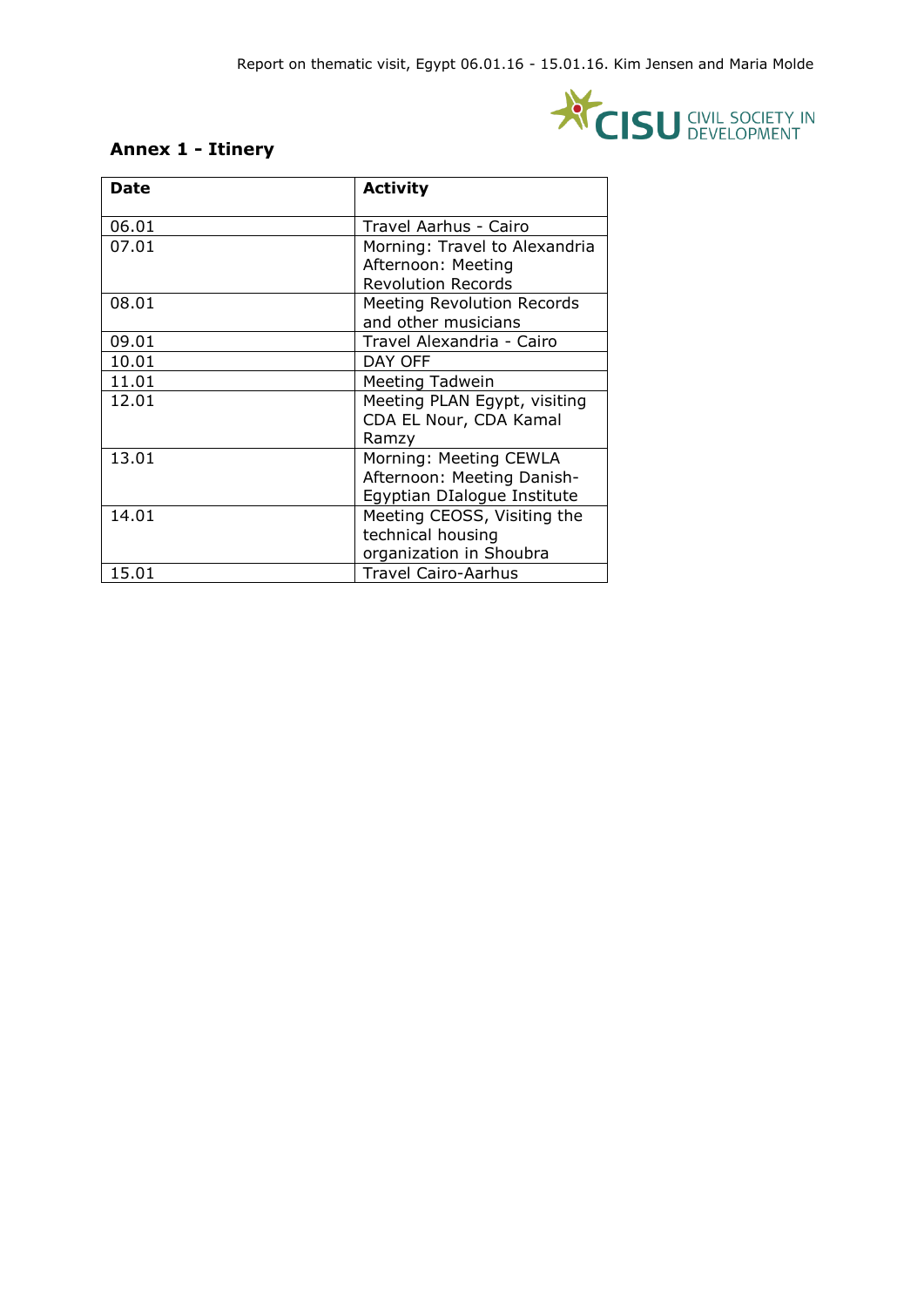

# **Annex 2 - People met**

| Rapolitics                |                                                     |
|---------------------------|-----------------------------------------------------|
| <b>Revolution Records</b> | Rapper Ahmed Rock                                   |
|                           | Rapper Khalid Khalifa                               |
|                           | Rapper and sound engineer Rooney                    |
|                           | Rapper and sound engineer TemRaz                    |
| <b>Womens Council</b>     | Project Manager Signe Greve Jørgensen               |
| Tadwein                   | Director Amel Fahmy                                 |
|                           | Communications Officer Jalna Mackintosh             |
| Danner Stiftelsen         | Project Manager Katja Gregers Brock                 |
| Cewla                     | Fatma Emam and Nora Mohammad                        |
| Plan Denmark              | Head of Programs Helle Schierbeck                   |
|                           | Program Officer Morten Lynge Madsen                 |
|                           | Program Officer Rasmus Bering                       |
|                           | Communications Officer Signe Holme                  |
| Plan Egypt                | Program Area Manager Mohamed Kamal                  |
|                           | Program Quality and Delivery Manager Ivan Tanku     |
|                           | Project Coordinator Ahmed Mahmoud Mohamed           |
|                           | Donor Compliance Coordinator - Radwa Tarek          |
|                           | Youth and CDA members El Nour                       |
|                           | Youth and CDA members Kamal Ramzy                   |
| Danmission                | Manager of Programs Thomas Skielboe                 |
|                           | Teamleader for fundraising Christina Kofoed-Nielsen |
| <b>CEOSS</b>              | General Director Rev. Andrea Zaki Stephanous        |
|                           | Senior Director for Development Ibrahim Makram      |
|                           | Vice General Director Momtaz Beshay                 |
|                           | Director for Dialogue Samira Luka                   |
|                           | Deputy Manager for Forum Programs Rev. Ramy Nair    |
|                           | Director for Development Margrite Saroufim          |
|                           | Plus Development Department Team                    |
|                           | Board members, children and women from Shoubra      |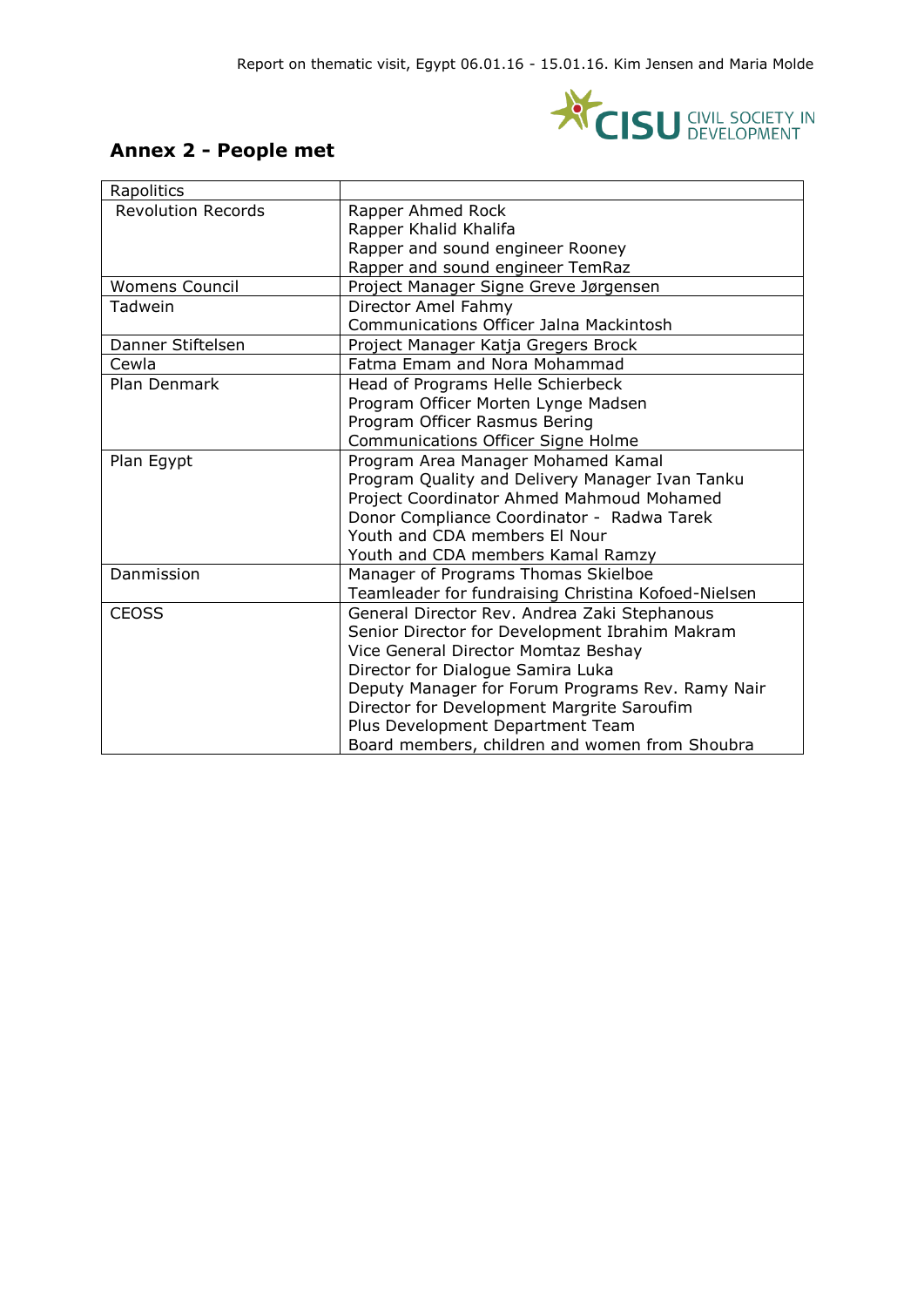

### **Annex 3 – Terms of Reference**

# **Partnerships and connections between activities in Denmark and in Egypt**

### **Kim Jensen and Maria Molde 06.01-15.01 2016**

#### **1. Background**

In recent years CISU has had an ever increasing focus on the importance of communication as an integral part of North-South partnerships and projects. In a recent CISU position paper a central argument is that interventions in "the North" may be at least as important in fighting poverty globally as interventions in "the South". These interventions can take different forms, where communication in Denmark is a central activity, that many organisations are undertaking already.

CISU wants to continue exploring opportunities to discuss and support members in further qualifying their communication work and other interventions in Denmark based on their partnerships and projects.

In the position paper CISU raises the argument, that communication in Denmark - based on experiences from a partnership with southern based organisations - can take many forms, including:

- Awareness raising in Denmark (and Europe) on living conditions in other countries, global interconnectedness and structural causes of poverty
- Advocacy that links interventions in the North and in the South
- Participation in public debates and other public for a, offering global perspectives on conditions in Denmark, thus enriching debates and civil society generally in the country.

However, these interventions can have many different nuances and other interventions are indeed possible as well. We want to explore these opportunities further by visiting different partners in Egypt as well as discussing possible synergies with both Egyptian and Danish partners.

#### **2. Objective**

The purpose of the visit is to explore the partnerships and connections between activities in Denmark and in Egypt. A main focus will be on communication but other forms of connections will be explored as well.

#### **3. Outputs**

The thematic visit will lead to the following outputs:

A report compiling findings and recommendations